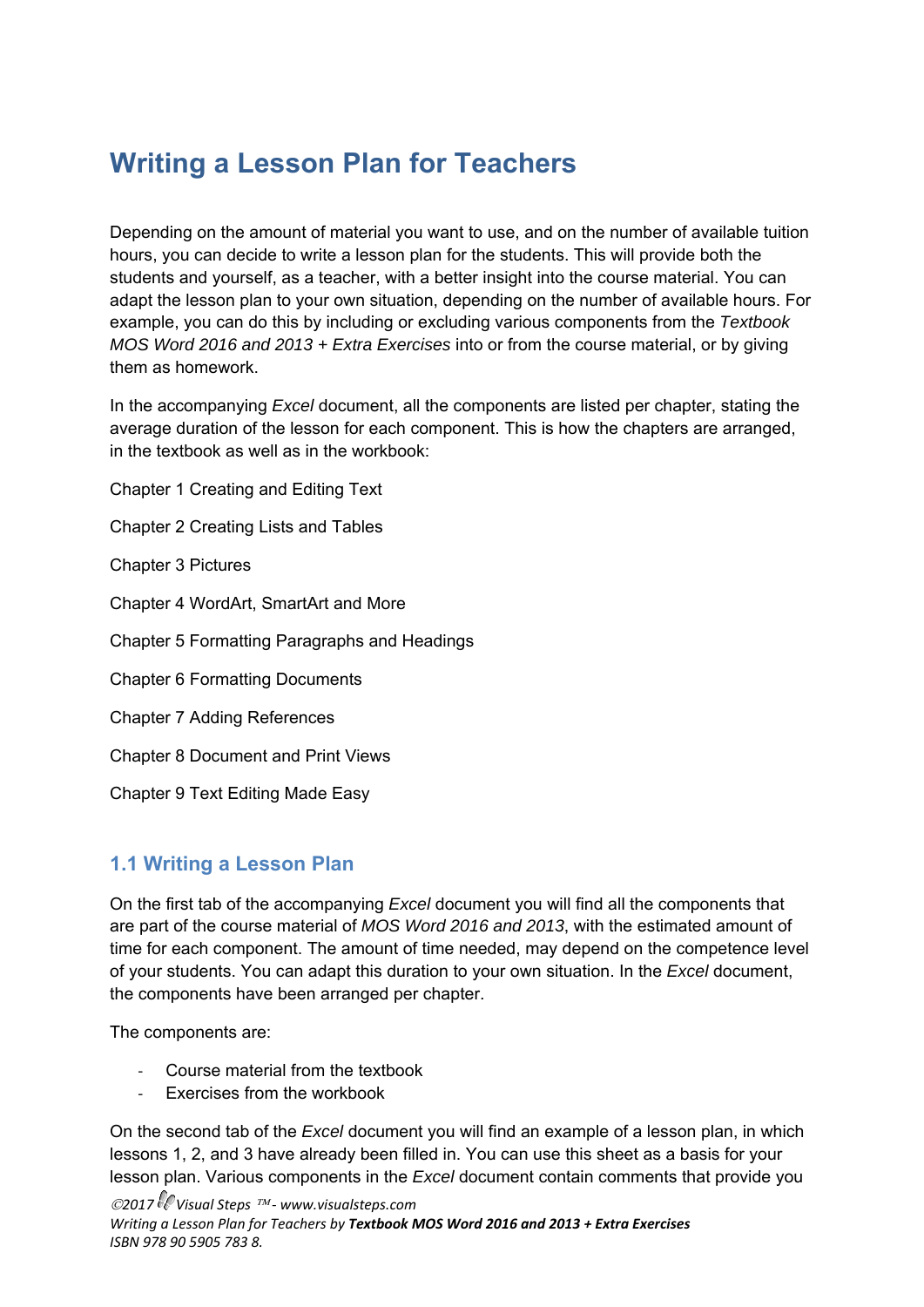with additional explanations. To view these comments, just hover the pointer over the red triangles within the cells.

#### **1.2 Arranging the course materials**

In the first column, you choose whether you want to include or exclude a component in the lesson plan, for instance, the component that goes with Chapter 1. Just type a *Y* or an *N* in the first column, in front of the component. In the second column, you choose the lesson in which you want to discuss the course material. Here, you type Lesson 1, Lesson 2, etc. Next, you use the third column to indicate whether you want to discuss the component during the lesson, or give it as homework. Select Lesson or Homework from the drop-down menu.

|   | A   | B.       |                           |                                                |             |  |  |  |  |
|---|-----|----------|---------------------------|------------------------------------------------|-------------|--|--|--|--|
|   |     |          |                           | Lesson plan MOS Word 2016 and 2013             |             |  |  |  |  |
|   |     |          |                           |                                                |             |  |  |  |  |
| 3 | Y/N |          | Lesson ▼ Lesson/Homewor ▼ | <b>Subject</b><br>÷                            | <b>Time</b> |  |  |  |  |
|   |     | lesson 1 | Lesson                    | Textbook Ch1 section 1.1 to 1.24               | 30          |  |  |  |  |
| 5 |     | lesson 1 | Lesson                    | Textbook Ch1 section 1.25 Exercise in textbook | 10          |  |  |  |  |
| 6 |     | lesson 1 | Lesson                    | Textbook Ch1 section 1.26 Tips                 | 5           |  |  |  |  |
|   | N   | lesson 1 | Lesson                    | Workbook Ch1 Footsteps exercise 1              | 15          |  |  |  |  |
| 8 |     | lesson 1 | Lesson                    | Workbook Ch1 Do-It-Yourself exercise 1         | 10          |  |  |  |  |
| 9 |     |          | <b>Total Lesson</b>       |                                                | 70          |  |  |  |  |

In column E you can find the estimated duration for each component, in minutes. The duration of each of the selected components is added up and can be viewed by **Total Lesson** or **Total Homework**.

| C                           | D                                              | E           |                          |  |  |  |  |  |  |  |
|-----------------------------|------------------------------------------------|-------------|--------------------------|--|--|--|--|--|--|--|
|                             | Lesson plan MOS Word 2016 and 2013             |             |                          |  |  |  |  |  |  |  |
|                             |                                                |             |                          |  |  |  |  |  |  |  |
| Lesson/Homewor <sup>-</sup> | <b>Subject</b><br>$\overline{\mathbf{v}}$      | <b>Time</b> | $\overline{\phantom{a}}$ |  |  |  |  |  |  |  |
| Lesson                      | Textbook Ch1 section 1.1 to 1.24               |             | 30                       |  |  |  |  |  |  |  |
| Lesson                      | Textbook Ch1 section 1.25 Exercise in textbook |             | 10                       |  |  |  |  |  |  |  |
| Lesson                      | Textbook Ch1 section 1.26 Tips                 |             | 5                        |  |  |  |  |  |  |  |
| Lesson                      | Workbook Ch1 Footsteps exercise 1              |             | 15                       |  |  |  |  |  |  |  |
| Lesson                      | Workbook Ch1 Do-It-Yourself exercise 1         |             | 10                       |  |  |  |  |  |  |  |
| <b>Total Lesson</b>         |                                                |             | 70                       |  |  |  |  |  |  |  |
| Homework                    | Workbook Ch1 Do-It-Yourself exercise 2         |             | 10                       |  |  |  |  |  |  |  |
| Homework                    | Workbook Ch1 MOS exam exercise 1               |             | 10                       |  |  |  |  |  |  |  |
| <b>Homework</b>             | Workbook Ch1 MOS exam exercise 2               |             | 10                       |  |  |  |  |  |  |  |
| <b>Total Homework</b>       |                                                |             | 30                       |  |  |  |  |  |  |  |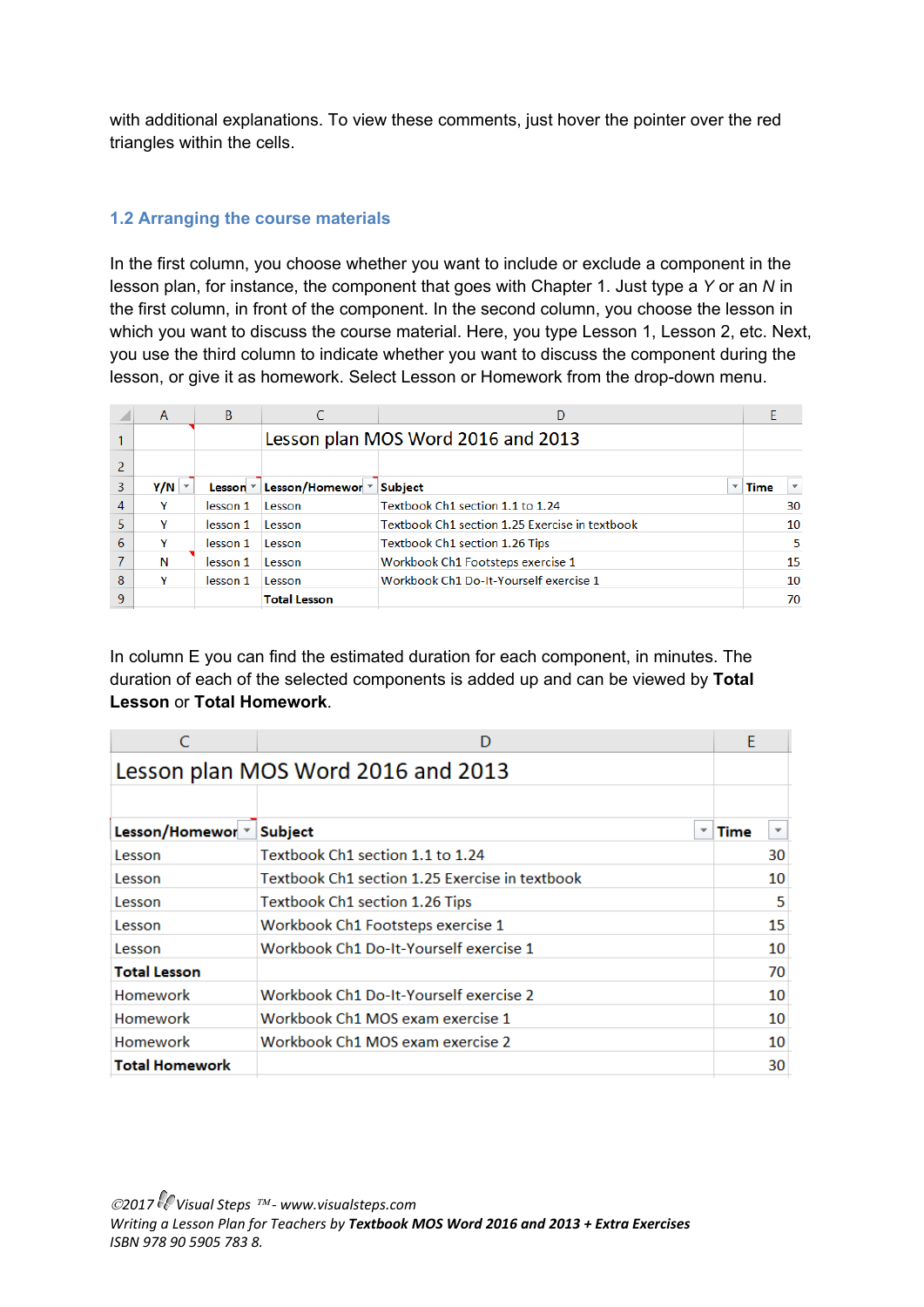Do you want to discuss multiple chapters or components in a different lesson? Then you can cut the line you want to move, by right-clicking just to the left of the line. Next, you right-click the line in which you want to insert the line you have cut, and then you click *insert cut cells*.

| 10<br>10<br>10<br>30<br>35<br>Textbook Ch2 section 2.21 Exercise in textbook |
|------------------------------------------------------------------------------|
|                                                                              |
|                                                                              |
|                                                                              |
|                                                                              |
|                                                                              |
| 10                                                                           |
| 5                                                                            |
| 20                                                                           |
| 15                                                                           |
| 70                                                                           |
|                                                                              |
| 70                                                                           |
| 10                                                                           |
| 10                                                                           |
| 10                                                                           |
| 30                                                                           |
| 35                                                                           |
| Textbook Ch <sub>2</sub> section 2.21 Exercise in textbook<br>10             |
|                                                                              |
|                                                                              |
| 5<br>20                                                                      |
|                                                                              |

If you have decided not to discuss a certain component, you click the filter button *Y/N* at the top of the first column, and then uncheck the box by *N*. Now the component will no longer be displayed and the duration of the lesson will automatically be recalculated.

|                       | 2<br>-3                    | $\mathsf{A}$ | B | C                                                       | D                                              |             | E |
|-----------------------|----------------------------|--------------|---|---------------------------------------------------------|------------------------------------------------|-------------|---|
|                       |                            |              |   |                                                         | Lesson plan MOS Word 2016 and 2013             |             |   |
|                       | 2                          |              |   |                                                         |                                                |             |   |
|                       | 3                          | $Y/N$ $\sim$ |   | Lesson <sup>v</sup> Lesson/Homewor <sup>v</sup> Subject |                                                | <b>Time</b> |   |
|                       | $\frac{A}{2}$ Sort A to Z  |              |   |                                                         | Textbook Ch1 section 1.1 to 1.24               |             |   |
|                       | $\overline{A}$ Sort Z to A |              |   |                                                         | Textbook Ch1 section 1.25 Exercise in textbook |             |   |
|                       | Sort by Color              |              |   | Þ                                                       | Textbook Ch1 section 1.26 Tips                 |             |   |
|                       | Clear Filter From "Y/N"    |              |   |                                                         | Workbook Ch1 Footsteps exercise 1              |             |   |
| $\mathbb{I}_{\infty}$ |                            |              |   |                                                         | Workbook Ch1 Do-It-Yourself exercise 1         |             |   |
|                       | Filter by Color            |              |   | Lesson                                                  |                                                |             |   |
|                       | <b>Text Eilters</b>        |              |   | ▶ work                                                  | Workbook Ch1 Do-It-Yourself exercise 2         |             |   |
|                       | Search                     |              |   | work                                                    | Workbook Ch1 MOS exam exercise 1               |             |   |
|                       |                            |              |   | work                                                    | Workbook Ch1 MOS exam exercise 2               |             |   |
|                       | ∙■ (Select All)            |              |   | <b>Iomework</b>                                         |                                                |             |   |
|                       |                            |              |   |                                                         | Textbook Ch2 section 2.1 to 2.20               |             |   |
|                       | ⊡ (Blanks)                 |              |   |                                                         | Textbook Ch2 section 2.21 Exercise in textbook |             |   |
|                       |                            |              |   |                                                         | Textbook Ch2 section 2.22 Tips                 |             |   |
|                       |                            |              |   |                                                         | Workbook Ch2 Footsteps exercise 2              |             |   |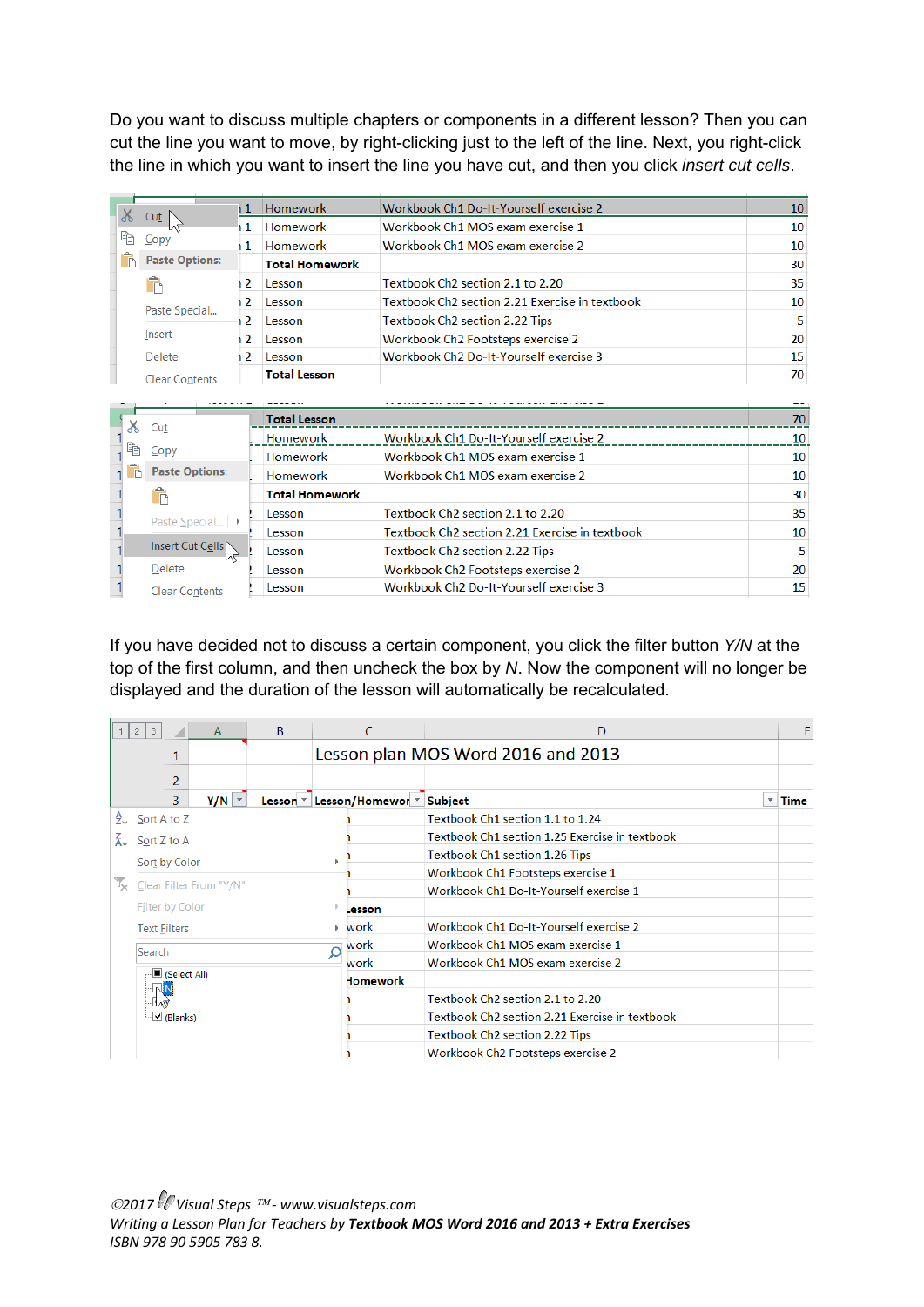## 2. Exporting the course material

After you have arranged the course materials per lesson, you can quickly and easily export the document to a PDF file. This way, the information is well-organized for the students, and easy to print.

|                                                                                      | In order to do this, you click File and then Export. Next, you click<br>location where you want to save the document and click | . 0.<br>Create<br>PDF/XPS<br>Publish                                                                                                       | Choose the                   |
|--------------------------------------------------------------------------------------|--------------------------------------------------------------------------------------------------------------------------------|--------------------------------------------------------------------------------------------------------------------------------------------|------------------------------|
| $\leftarrow$                                                                         |                                                                                                                                | List_Components_Lesson_Plan_Word - Excel                                                                                                   | $\ddot{?}$<br>Sign in        |
| Info<br><b>New</b>                                                                   | Export                                                                                                                         | Create a PDF/XPS Document                                                                                                                  |                              |
| Open<br>Save<br>Save As                                                              | Create PDF/XPS Document<br>i-o-i<br>Change File Type                                                                           | Preserves layout, formatting, fonts, and images<br>圖<br>Content can't be easily changed<br>圓<br>Free viewers are available on the web<br>服 |                              |
| Save As<br>Adobe PDF<br>Print<br>Share<br>Export<br>This PC<br>$\sim$ USB Drive (D:) |                                                                                                                                | ⊨⊡≡<br>Create<br>PDF/XPSV                                                                                                                  |                              |
| Network                                                                              | $\,<\,$                                                                                                                        |                                                                                                                                            | ⋗                            |
| File name:<br>Save as type: PDF                                                      | Lesson Plan 1-3                                                                                                                |                                                                                                                                            | $\checkmark$<br>$\checkmark$ |
|                                                                                      | ○ Open file after<br>publishing                                                                                                | Optimize for: Co Standard (publishing<br>online and printing)<br>$\bigcap$ Minimum size<br>(publishing online)<br>Options                  |                              |
| A Hide Folders                                                                       |                                                                                                                                | Tools $\blacktriangledown$<br>Publish<br>^⊾                                                                                                | Cancel                       |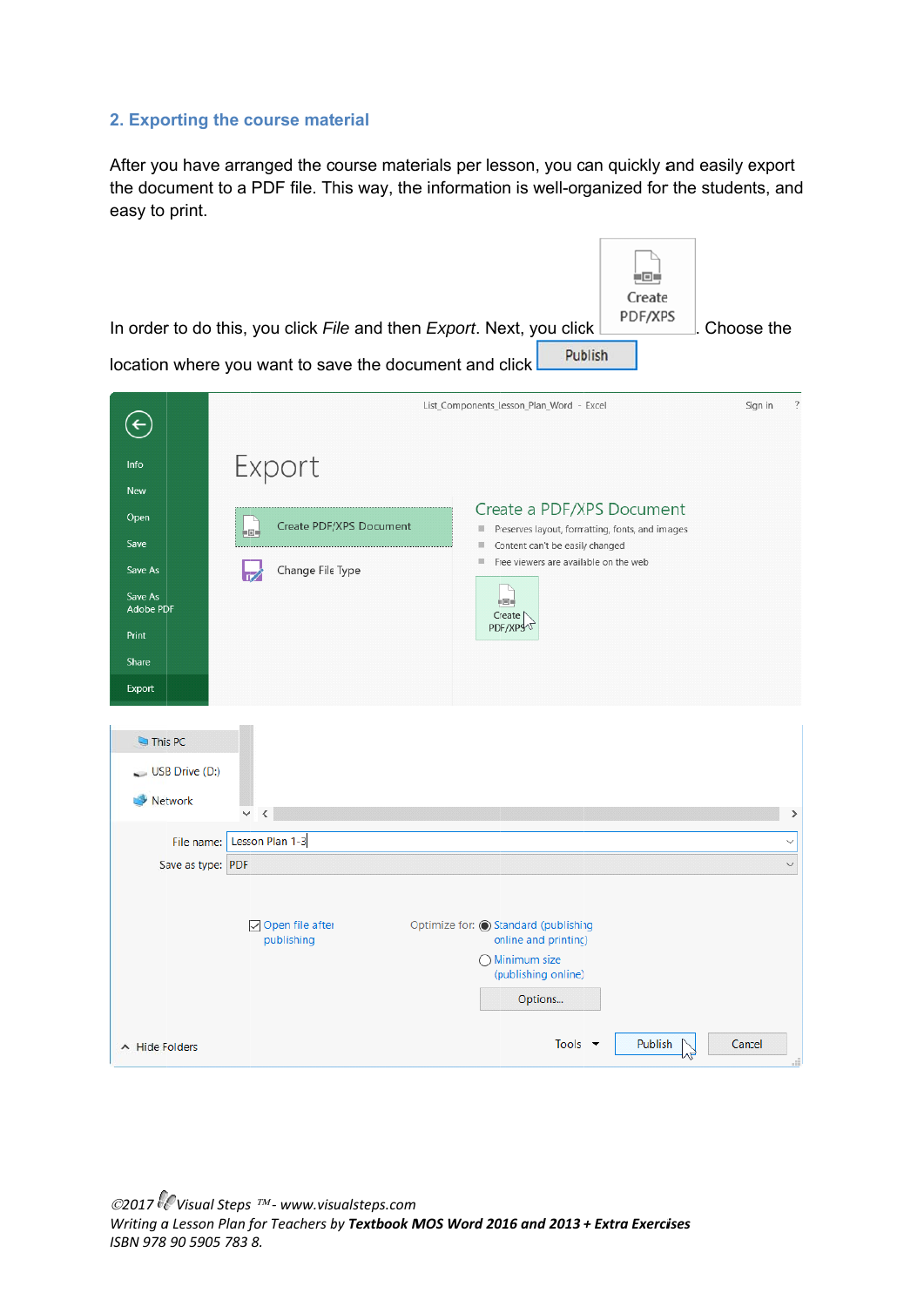You can choose to select only certain lessons for your lesson plan, at first. In order to do this, you click the filter button by the column *Lesson/Homework*. Only check the boxes by the lessons you want to display and export the file as described above. The other lessons will not be displayed in the PDF document.

|    | $2 \mid 3$              | $\overline{A}$                                | <sub>B</sub> | C                                                       | D                                              | E           |    |
|----|-------------------------|-----------------------------------------------|--------------|---------------------------------------------------------|------------------------------------------------|-------------|----|
|    |                         |                                               |              |                                                         | Lesson plan MOS Word 2016 and 2013             |             |    |
|    | $\overline{2}$<br>3     | $Y/N$ $\sqrt{ }$                              |              | Lesson <sup>v</sup> Lesson/Homewor <sup>v</sup> Subject |                                                | <b>Time</b> |    |
| 头  | Sort A to Z             |                                               |              |                                                         | Textbook Ch1 section 1.1 to 1.24               |             | 30 |
| ÁJ | Sort Z to A             |                                               |              |                                                         | Textbook Ch1 section 1.25 Exercise in textbook |             | 10 |
|    |                         |                                               |              |                                                         | Textbook Ch1 section 1.26 Tips                 |             | 5  |
|    | Sort by Color           |                                               |              |                                                         | Workbook Ch1 Footsteps exercise 1              |             | 15 |
|    |                         | Clear Filter From "Lesson"<br>Filter by Color |              |                                                         | Workbook Ch1 Do-It-Yourself exercise 1         |             | 10 |
|    |                         |                                               |              |                                                         |                                                |             | 70 |
|    | <b>Text Filters</b>     |                                               |              | $\triangleright$ work                                   | Workbook Ch1 Do-It-Yourself exercise 2         |             | 10 |
|    | Search                  |                                               |              | work                                                    | Workbook Ch1 MOS exam exercise 1               |             | 10 |
|    |                         |                                               |              | work                                                    | Workbook Ch1 MOS exam exercise 2               |             | 10 |
|    | Select All)<br>lesson 1 |                                               |              | <b>Homework</b>                                         |                                                |             | 30 |
|    | <b>K</b> lesson 2       |                                               |              |                                                         | Textbook Ch <sub>2</sub> section 2.1 to 2.20   |             | 35 |
|    |                         | $A$ <sup>Tesson</sup> 3                       |              |                                                         | Textbook Ch2 section 2.21 Exercise in textbook |             | 10 |
|    | $\vee$ (Blanks)         |                                               |              |                                                         | Textbook Ch2 section 2.22 Tips                 |             | 5  |
|    |                         |                                               |              |                                                         | Workbook Ch2 Footsteps exercise 2              |             | 20 |

# **3. Tips s**

• If you want to group multiple lessons, you need to select the rows you want to group

 $F = G$ roup

 $Rate$ 

|              |                                    |                      |                                  | together. On the                                        | Data                                                                                       |                                                       | Itab, you click the $\overline{L}$ and $\overline{L}$            |                                                                                    |                                                  |                                                                    | button.                        |   |        |                  |
|--------------|------------------------------------|----------------------|----------------------------------|---------------------------------------------------------|--------------------------------------------------------------------------------------------|-------------------------------------------------------|------------------------------------------------------------------|------------------------------------------------------------------------------------|--------------------------------------------------|--------------------------------------------------------------------|--------------------------------|---|--------|------------------|
|              | П                                  | $\ddot{\phantom{0}}$ | $\mathcal{O} \subset \mathbb{R}$ |                                                         |                                                                                            |                                                       | List_Components_Lesson_Plan_Word - Excel                         |                                                                                    |                                                  | Sign in                                                            | 囨                              |   | $\Box$ | $\times$         |
|              | File                               | Home                 | Insert                           | Page Layout                                             | Formulas                                                                                   | Review<br>Data                                        | View                                                             | $\Omega$ Tell me what you want to do                                               |                                                  |                                                                    |                                |   |        | $\beta$ Share    |
|              | P<br><b>Get External</b><br>Data - | <b>New</b>           | Get & Transform                  | Show Queries<br>From Table<br>Query - Lo Recent Sources | Connections<br>£<br><b>E</b> Properties<br>Refresh<br>edit Links<br>$All -$<br>Connections | 钆<br>$\left  \frac{Z}{A} \right  \frac{A}{Z}$<br>Sort | Clear<br><b>E</b> Reapply<br>Filter<br>Advanced<br>Sort & Filter | ⊩<br>B-B<br>$\alpha^{\rm G}_{\rm G}$<br>Text to<br>$\Xi'$<br>Columns<br>Data Tools | What-If Forecast<br>Analysis v Sheet<br>Forecast | <b>电 Group</b><br><b>帽 Ungroup</b><br><b>  Subtotal</b><br>Outline | 恒<br>$\overline{\mathbb{F}_2}$ |   |        | $\wedge$         |
| A36          |                                    | v                    |                                  |                                                         | fx                                                                                         |                                                       |                                                                  |                                                                                    |                                                  |                                                                    |                                |   |        | v                |
| $\mathbf{1}$ | 2<br>$\ensuremath{\mathsf{3}}$     |                      | $\overline{A}$                   | B                                                       | C                                                                                          |                                                       | D                                                                |                                                                                    | E                                                | F                                                                  |                                | G | H      | $\blacktriangle$ |
|              |                                    | 31                   | Y                                | lesson 3                                                | Homework                                                                                   |                                                       | Workbook Ch3 MOS exam exercise 5                                 |                                                                                    |                                                  | 10                                                                 |                                |   |        |                  |
|              |                                    | 32                   | Y                                | lesson 3                                                | Homework                                                                                   |                                                       | Workbook Ch3 MOS exam exercise 6                                 |                                                                                    |                                                  | 10                                                                 |                                |   |        |                  |
|              |                                    | 33                   |                                  |                                                         | <b>Total Homework</b>                                                                      |                                                       |                                                                  |                                                                                    |                                                  | 20                                                                 |                                |   |        |                  |
|              |                                    | 34                   |                                  |                                                         | <b>Subtotal</b>                                                                            |                                                       |                                                                  |                                                                                    |                                                  | 310                                                                |                                |   |        |                  |
|              |                                    | 35                   |                                  |                                                         |                                                                                            |                                                       |                                                                  |                                                                                    |                                                  |                                                                    |                                |   |        |                  |
|              |                                    | 36                   |                                  |                                                         |                                                                                            |                                                       | Textbook Ch4 section 4.1 to 4.6                                  |                                                                                    |                                                  | 14                                                                 |                                |   |        |                  |
|              |                                    | 37                   |                                  |                                                         |                                                                                            |                                                       | Textbook Ch4 section 4.7 Exercise in textbook                    |                                                                                    |                                                  | 4                                                                  |                                |   |        |                  |
|              |                                    | 38                   |                                  |                                                         |                                                                                            |                                                       | Textbook Ch4 section 4.8 Tips                                    |                                                                                    |                                                  | 4                                                                  |                                |   |        |                  |
|              |                                    | 39                   |                                  |                                                         |                                                                                            |                                                       | Workbook Ch4 Footsteps exercise 4                                |                                                                                    |                                                  | 15                                                                 |                                |   |        |                  |
|              |                                    | 40                   |                                  |                                                         |                                                                                            |                                                       | Workbook Ch4 Do-It-Yourself exercise 7                           |                                                                                    |                                                  | 15                                                                 |                                |   |        |                  |
|              |                                    | 41                   |                                  |                                                         |                                                                                            |                                                       | Workbook Ch4 Do-It-Yourself exercise 8                           |                                                                                    |                                                  | 15                                                                 |                                |   |        |                  |
|              |                                    | 42                   |                                  |                                                         |                                                                                            |                                                       | Workbook Ch4 MOS exam exercise 7                                 |                                                                                    |                                                  | 15                                                                 |                                |   |        |                  |
|              |                                    | 43                   |                                  |                                                         |                                                                                            |                                                       | Workbook Ch4 MOS exam exercise 8                                 |                                                                                    |                                                  | 15                                                                 |                                |   |        |                  |
|              |                                    | 44                   |                                  |                                                         |                                                                                            |                                                       |                                                                  |                                                                                    |                                                  |                                                                    |                                |   |        |                  |
|              |                                    | 45                   |                                  |                                                         |                                                                                            |                                                       | Textbook Ch5 section 5.1 to 5.7                                  |                                                                                    |                                                  | 11                                                                 |                                |   |        |                  |
|              |                                    | 46                   |                                  |                                                         |                                                                                            |                                                       | Textbook Ch5 section 5.8 Exercise in textbook                    |                                                                                    |                                                  | $\overline{4}$                                                     |                                |   |        |                  |